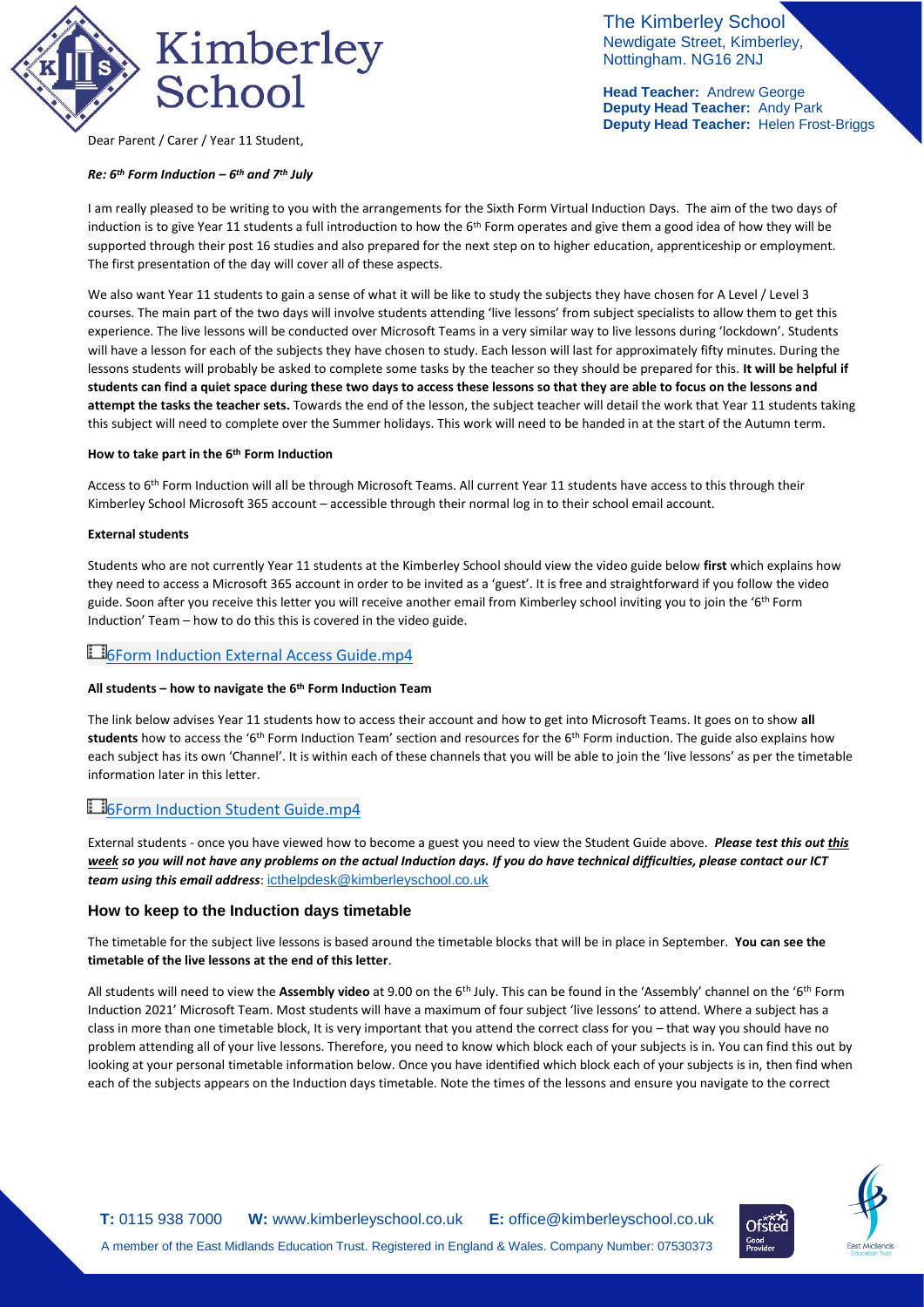place in the '6<sup>th</sup> Form Induction 2021' Microsoft Team at the alotted time. The teacher will start the lesson a few minutes before the official start time. You will need to click the 'Join' button. (This is all shown on the Student Guide video above)

### **«Name» - Your personal timetable information**

| No.   | <b>Main</b> | <b>Block</b><br>Course |         | <b>Class</b> |
|-------|-------------|------------------------|---------|--------------|
| «No1» | «SubjCode1» | «Subject1»             | «Band1» | «Class1»     |
| «No2» | «SubjCode2» | «Subject2»             | «Band2» | «Class2»     |
| «No3» | «SubjCode3» | «Subject3»             | «Band3» | «Class3»     |
| «No4» | «SubjCode4» | «Subject4»             | «Band4» | «Class4»     |

We have, as promised, looked at the feasibility of having students in to school for some sort of face to face Induction experience. The safest way of doing this appears to be after school on an individual basis. We can't, of course, see every student in this way but do have the capacity to see some students. So, where a student has a concern, worry or query about joining the 6<sup>th</sup> Form, that they feel would be better dealt with face to face, we will arrange a meeting for them with a member of the 6<sup>th</sup> Form team. Therefore, if your son/daughter would like to see a member of staff in the 6<sup>th</sup> Form Centre please can you, or they, email Mrs Booth the 6<sup>th</sup> Form Coordinator a[t j.booth@kimberleyschool.co.uk](mailto:j.booth@kimberleyschool.co.uk) as soon as possible and she will get in touch to arrange for a meeting one day, after school, over the next 3 weeks .

Although this induction process is not exactly as we would have liked to have organised it, it will give you plenty of information and a sense of what the next two years of studying at the Kimberley 6<sup>th</sup> Form is really going to be like. We cannot wait to see you next year and are looking forward to welcoming you to our outstanding sixth form in our outstanding new building. I do hope that you find the days productive. If you have any questions about the Induction Days, then please do not hesitate to contact the 6<sup>th</sup> Form Co-ordinator Jane Booth [\(j.booth@kimberleyschool.co.uk\)](mailto:j.booth@kimberleyschool.co.uk).

Yours faithfully,

Sarah Livings Head of Sixth Form